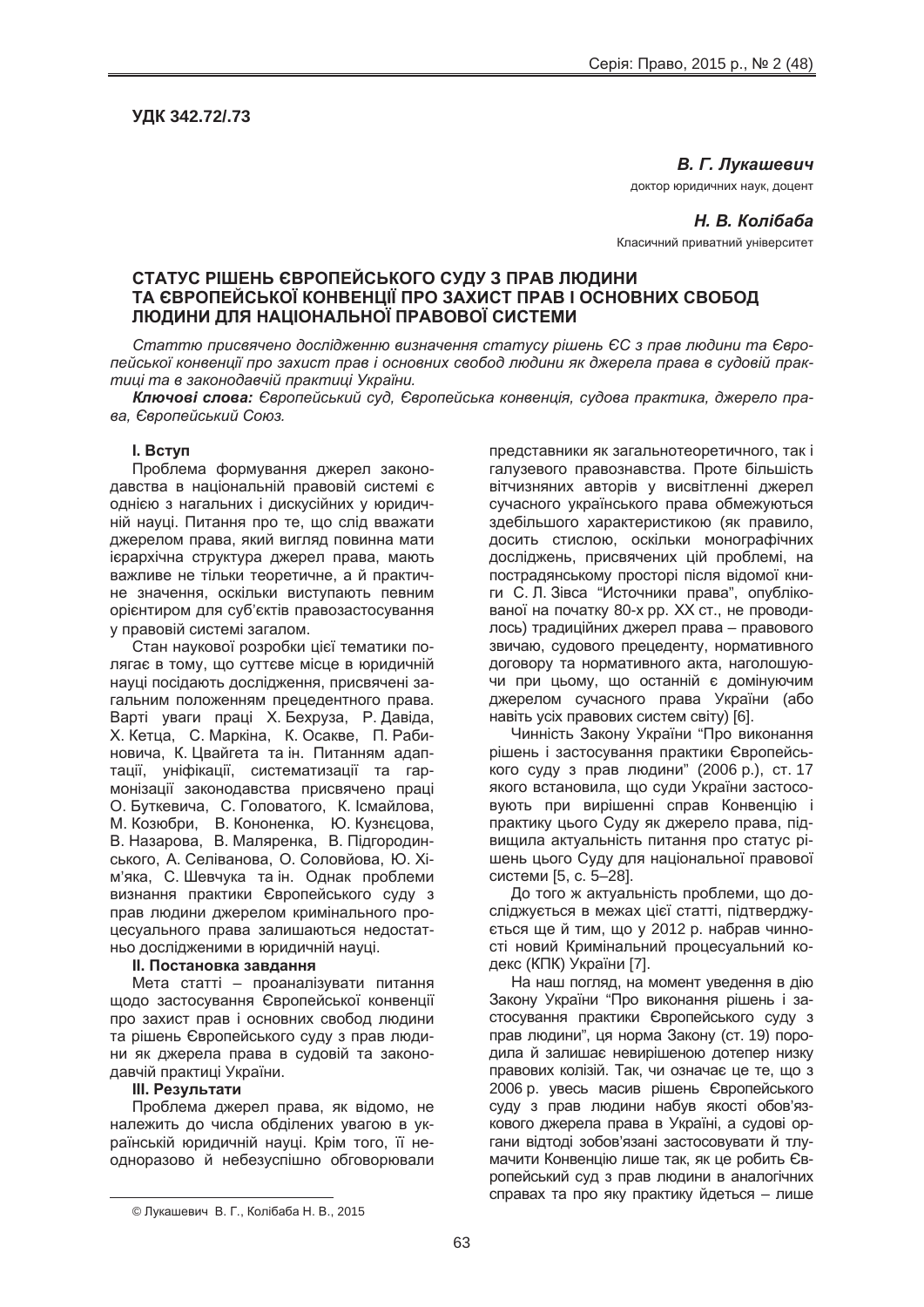про ту, що стосується України, чи всю практику Європейського суду з прав людини, а також про прецедентну (власне рішення у справах) чи усю практику (до якої належать адміністративні та процесуальні рішення)? Водночас ч. 5 ст. 9 КПК України зазначає, що кримінальне процесуальне законодавство України затосовується з урахуванням практики Європейського суду з прав людини.

У такому випадку слід звернути увагу на різноманітні погляди, які існують нині в юридичній науці з приводу цієї проблематики. Так, на думку К. В. Андріанова, рішення Суду, у тому числі у справах, у яких держава виступає відповідачем, однозначно не є обов'язковими для національних правозастосовних органів – безпосередньо в силу норм Конвенції як норм міжнародного права.

# **IV. Висновки**

Резюмуючи, можна сформулювати такий висновок: а) практику Європейського суду з прав людини слід розглядати як джерело кримінального процесуального права України. У системі джерел кримінального процесуального права це джерело права за юридичною силою слід розмістити одразу після міжнародних договорів, згоду на обов'язковість яких надано Верховною Радою України: б) втілення практики Європейського суду з прав людини у кримінальне провадження дасть змогу посилити вже сформований механізм захисту прав та охоронюваних законом інтересів європейськими стандартами; в) визнання практики Європейського суду з прав людини джерелом права є невідворотним процесом адаптації національного законодавства України до законодавства Європейського Союзу у вигляді видання законодавчих нормативних актів, які ґрунтувалися б на відповідних нормах права Європейського Союзу; г) підтримуємо думку О. В. Соловйова з приводу того, що надзвичайно актуальним завданням слід вважати розроблення та прийняття Пленумом Верховного Суду України відповідної постанови, яка була би присвячена проблематиці застосування та врахування рішень Суду в національному, у тому числі й у кримінальному процесуальному праві. У такому правозастосовному акті слід сформувати своєрідний національний стандарт усталеної практики Європейського суду з прав людини, застосування якої забезпечуватиметься процесуальними повноваженнями та авторитетом вищого українського суду. А це опосередковано сприятиме виконанню Україною її міжнародних зобов'язань за Конвенцією про захист прав і основних свобод людини та зменшуватиме вірогідність визнання рішень національних судів такими, що порушують ці міжнародні зобов'язання.

## Список використаної літератури

- 1. Конвенція про захист прав людини і основоположних свобод від 04.11.1950 р. [Електронний ресурс]. – Режим доступу: http://zakon1.rada.gov.ua/laws/ show/v1427600-03.
- 2. Конституція України від 28.06.1996 p. (зі змінами і допов.) [Електронний ресурс] // Відомості Верховної Ради України. -1996. – № 30. – Ст. 141 – Режим доступу: http://www.rada.gov.ua.
- 3. Кримінальний процесуальний кодекс України від 13.04.2012 р. (зі змінами і допов.) // Відомості Верховної Ради України. – 2013. – № 9–10. – Ст. 88.
- 4. Рішення Конституційного суду України у справі № 1-23/2001 (справа про заощадження громадян) від 10.10.2001 р. [Електронний ресурс]. – Режим доступу : http://zakon2.rada.gov.ua/laws/show/v013 p710-01.
- 5. Буткевич О.В. Рішення Європейського суду з прав людини в українській правозастосовній практиці / О. В. Буткевич // Європейський суд з прав людини. Судова практика / за заг. ред. В. Г. Буткевича. – Київ: Ред. журн. ЮРИДИЧНИЙ ЧАСОПИС НАЦІОНАЛЬНОЇ АКАДЕМІЇ BHYTPIШHIX CΠPAB, № 2, 2013 78 "Право України", 2011. – Дод. до журн. "Право України". Вип. 1. – Ч. 3: Стаття 3 ЄКПЛ. Заборона катувань : у 3 ч. − 2011. – ɋ. 5–28.
- 6. Кононенко В. П. Звичаєва природа прецедентного характеру рішень Європейського суду з прав людини: автореф. дис. ... канд. юрид. наук: 12.00.11 / В. П. Кононенко; Київ. нац. ун-т ім. Тараса Шевченка. – Київ, 2009. – 19 с.
- 7. Про виконання рішень і застосування практики Європейського суду з прав людини : Закон України від 23.02.2006 р. № 3477-IV [Електронний ресурс]. – Ре-ЖИМ ДОСТУПУ: http://zakon2.rada.gov.ua/ laws/show/3477-15.

### *ɋɬɚɬɬɹ ɧɚɞɿɣɲɥɚ ɞɨ ɪɟɞɚɤɰɿʀ 16.01.2015.*

Лукашевич В. Г., Колибаба Н. В. Статус решений Европейского суда по правам челове**ɤɚ ɢ ȿɜɪɨɩɟɣɫɤɨɣ ɤɨɧɜɟɧɰɢɢ ɩɨ ɡɚɳɢɬɟ ɩɪɚɜ ɢ ɨɫɧɨɜɨɩɨɥɨɠɧɵɯ ɫɜɨɛɨɞ ɱɟɥɨɜɟɤɚ ɞɥɹ ɧɚ**циональной правовой системы

*ɋɬɚɬɶɹ ɩɨɫɜɹɳɟɧɚ ɢɫɫɥɟɞɨɜɚɧɢɸ ɨɩɪɟɞɟɥɟɧɢɹ ɫɬɚɬɭɫɚ ɪɟɲɟɧɢɣ ȿɋ ɩɨ ɩɪɚɜɚɦ ɱɟɥɨɜɟɤɚ*  $\nu$  *Европейской конвенции по зашите прав и основоположных свобод человека как источника* лрава в судебной и законодательной практике Украины.

**Ключевые слова:** Европейский суд. Европейская конвенция, судовая практика, источник  $\Box$ права, Европейский Союз.